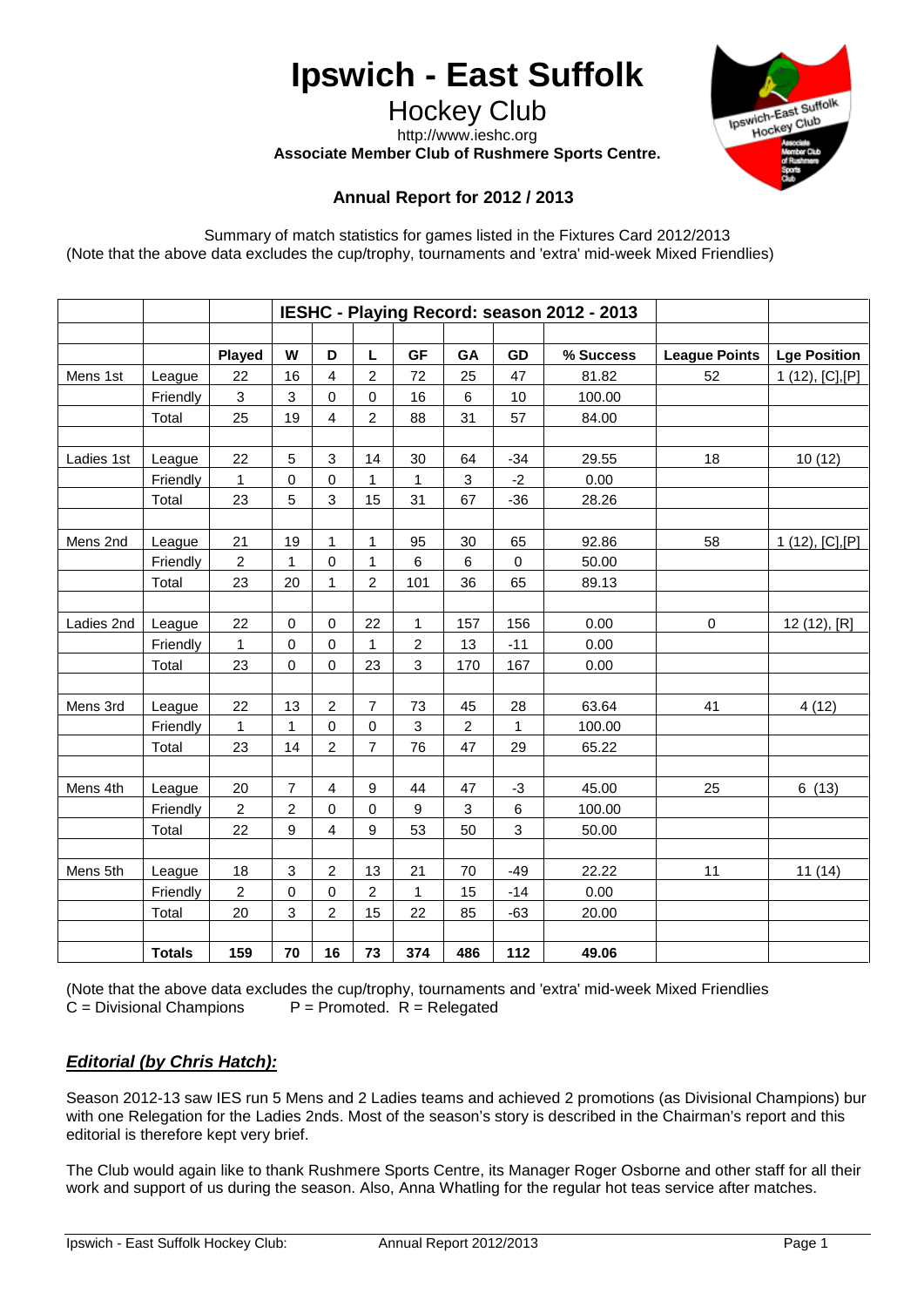## **EH Competitions: Summary of results (conceded games are not included in the stats)**

| <b>Competition</b>         | <b>Plaved</b> | Won | <b>Drawn</b> | ∟ost | GF     | <b>GA</b> | Venues    |
|----------------------------|---------------|-----|--------------|------|--------|-----------|-----------|
| Men, EH Trophy*            |               |     |              |      |        |           |           |
| Men, EH O-40 Trophy/Vase** |               |     |              | ◠    | ັ      |           | $2H + 1A$ |
| <b>Mixed Cup</b>           |               |     |              |      | ╭<br>ບ |           |           |

Mens Trophy; IES were unable to play a much delayed game v Norwich City in the following round and conceded the game.

Mens O-40 Trophy/Vase; IES lost to Havering (Trophy) but beat St Neots (Vase), then lost to Stratford in the semi-final.

Mixed Cup; IES beat Bury St Edmunds but then conceded to Bedford after two attempts to play on a fit pitch during protracted bad weather.

#### **Outdoor Tournament & Indoor competitions. Best results during 2012/13:-**

| Ladies | 4 <sup>th</sup> place, Suffolk Indoor Premier League                             |
|--------|----------------------------------------------------------------------------------|
| Men    | Runners-up, Suffolk Indoor Premier League                                        |
|        | Runners-up, Suffolk County Cup                                                   |
|        | Winners, Suffolk Premier League Cup                                              |
|        | Runners-up, ERHA Mens Premier Indoor Tournament (Promoted to National League but |

were unable to raise an adequate side to compete)

#### **Representative Honours during 20012/13:-**

Suffolk Mens Senior County Championships squad: Geoff Reed, Luke Curtis; Tony Burch (Manager) East Region; Mens O-55 squad: Graham Ramsden: Mens O-50 squad, Peter Blake East Ladies O-45 squad: Maria Whelan, Sam Simpson

Suffolk Mens O-50 squad: Graham Ramsden, Peter Blake, Terry Murray, Guy Whiting, Dave Gooch, Hugh Rowland, JPRC: George Sutton

Various Suffolk junior squads: Lauren Whiting, James Gray, Donnie Archer, Alex Smith

#### **News from the Annual General Meeting on 6th June 2013**

The following elections were made at the AGM (or by subsequent committee appointment). Note that elections to the various posts followed adoption of a new Constitution for the Club and which are reflected by the separation into an Executive Committee and Additional Roles in the lists below:

President, Graham Ramsden;

| <b>Executive Committee</b>  |                         |                               |                  |
|-----------------------------|-------------------------|-------------------------------|------------------|
| Chairman,                   | Steven Farrow;          | Deputy Chairman,              | James Klug       |
| Treasurer,                  | Chris Hatch;            | Secretary,                    | <b>Phil Buck</b> |
| Welfare Officer,            | Pete Francis            | Development Coordinator,      | Geoffrey Reed    |
| Communications Co-ord       | <b>Gary Scarff</b>      |                               |                  |
| Mens Player Representative, | <b>Russell Williams</b> | Ladies Player representative, | Samantha Simpson |

#### **Additional roles (not part of the Executive Committee) – elected or appointed by Committee decision.**

| Umpire Liaison Officer:       | Chris Hatch                            |
|-------------------------------|----------------------------------------|
| Mens' Fixture Secretary:      | Graham Ramsden                         |
| Ladies' Fixture Secretary:    | Graham Ramsden                         |
| Social Secretary:             | Tony Burch (Cathy Cook as Ladies' rep) |
| Junior Section Co-ordinator:  | Di Stevens                             |
| Ladies Recruitment:           | Katie Baskett                          |
| Club Kit Organiser:           | <b>Steven Farrow</b>                   |
| <b>Fundraising Secretary:</b> | TBC                                    |
| Men's Head Coach:             | Geoff Reed                             |
| Women's Head Coach:           | TBC                                    |
| Junior Head Coach:            | TBC                                    |
| Team Captain / Vice Captain   |                                        |
| Men's $1st$ :                 | Luke Curtis / Charlie Coulson          |
| Men's $2nd$ :                 | Peter Blake / Peter Francis            |
| Men's $3rd$ :                 | Guy Whiting / TBC                      |
| Men's $4th$ :                 | James Willing / Stu Thornton           |
| Men's $5th$ :                 | Ian Reed / Barrie Whelpton             |
| Ladies' $1st$ :               | Sam Simpson / TBC                      |
| Ladies' Team Secretary:       | <b>Julie Yorke</b>                     |
| Ladies' $2nd$ :               | Lizzie Burch / Kat Howard              |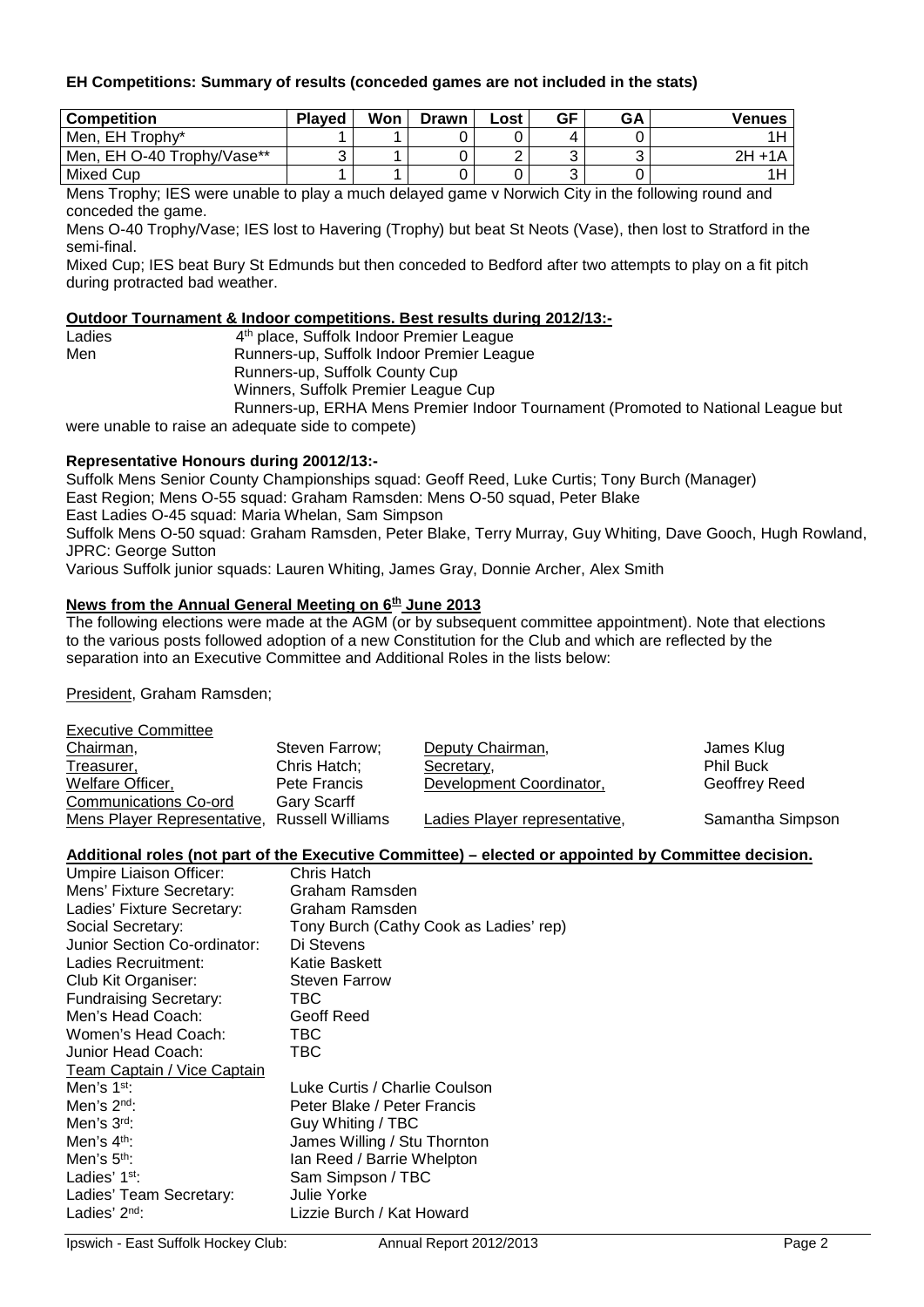# *Other Matters reported on at the AGM:-*

# **(i) Chairman's Report (Graham Ramsden);**

A year ago this place, Rushmere, was rather different. We were waiting for deals to happen that would lead to the developments you can see now – a new pitch, changing rooms, a roof that doesn't leak. The legal deal that happened a while after the last AGM wasn't the one that we expected. If the original deal had happened Rushmere would have been run by a charity and apart from the new pitch, it might have continued much as it had for the last 10 years or more. That deal fell through and he owners of Rushmere had to start again looking at alternatives. Ipswich School expressed an interest but wanted a different deal. They are a charity but they have bought the sports club and have very different ambitions to what some other charity and trustees might have had. The school expect to make considerable use of the pitch on Saturdays which, with only one pitch means we would not be prime users.

Moving on to our performance on the field: For the ladies it was never going to be an easy season. The Back to hockey sessions last summer were the important beginnings of a sustained effort to keep 2 teams going. Well done and thanks to Annette and the team captains for encouraging everyone to the point where a third team is again on the cards next season. Special thanks to Annette and Lizzie Burch for taking the reins of the 2<sup>nd</sup> team part way through the season.

The men have gone from strength to strength with the mens 1<sup>st</sup> now promoted to Div 1 and the mens 2<sup>nd</sup> to Div 3 after a fantastic unbeaten run until the last match of the season. Geoff, Charlie and Peter – great stuff. Guy's  $3<sup>rd</sup>$  team put up another great show and for a while they were in the promotion run as well – we needed them to survive in Div 4 having been promoted last year – they did much more than that.

The  $4<sup>th</sup>$  and  $5<sup>th</sup>$  teams were frustrated by continual and often last minute changes to their squads – compounded at the end of the season by opposition sides not getting their teams to fulfil fixtures. The mens over 40s reached the semi final of the plate competition and only lost by the odd goal to Stratford-upon-Avon. We made progress in the Mens trophy and mixed competitions but had to concede in the end due to weather and a backlog of other commitments.

We had many players gaining county and regional honours – there may be others so my apologies to anyone I've missed:

- Sam Simpson and Wheelie in the East Ladies over 45s
- Lauren Whiting, James Gray, Donnie Archer, Alex Smith, Geoff Reed and Luke Curtis all played for Suffolk. Tony Burch was Suffolk coach
- Seven of us played for Suffolk in an over 50s competition beating Essex and then lost to Cambridge in the East region final
- **Peter Blake played for East Over 50s.**

Indoors last year the men gained promotion to the East Premier division and they proceeded to win that this year. Unfortunately they were unable to go on to the next level which would have meant a trip up to Hull. They did however beat Ipswich to win the Suffolk Indoor cup.

Individual commitment and determination are key factors in these achievements but the coaching support we have is vital too so many thanks to all our coaches.

The youth section has been very active as well and the results that have been achieved by all age groups show the progress the youngsters have made. Di, all the coaches, team managers and supporters – thanks for doing a great job.

Thanks to Chris and all our umpires. We had a few more take the umpires course last season and there's always room for more.

The social events organised by Steven Farrow (Jaffa) were well supported, particularly the Dinner Dance with over 90 present. Ladies night went down very well with some memorable performances from a range of stars – though I don't think any will make it onto Britain's Got Talent. The Richard Gray event is scheduled for 6<sup>th</sup> July here at Rushmere

Thanks to

- **EXECOMMITE And CONDET COMMIT COMMITM** Committee and club officers for all their work through the season
- Anna for teas
- Dawn for running the 100 Club
- Gary and Geoff for the web site and fantasy hockey
- Rushmere staff

Finally as I step down from the role of chairman, there are three special thanks: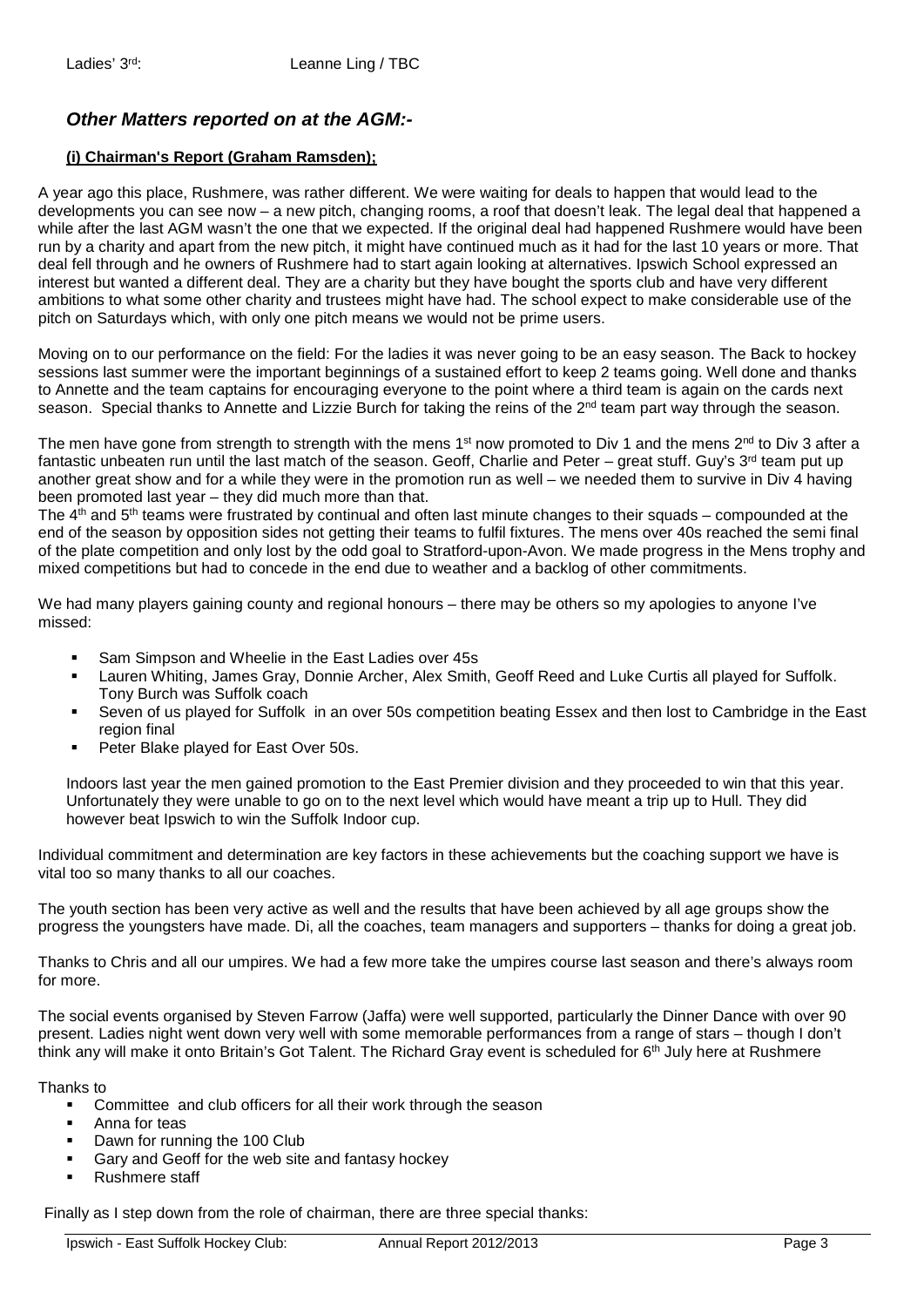- First to Annette White, club lady of the year who committed a great deal of time and effort to managing the ladies this year,
- Secondly to Jaffa, Club man of the year he's give me personally great support and advice this year, plus he's met and negotiated with the school on behalf of us all
- Lastly, someone who has played a few games, umpired often, and is also responsible for all the work that has gone into the proposed constitution and all the supporting documents that were sent out with the AGM notice; in the background he's gathered a group of helpers that have worked through the season so that we are in a position today to propose a new constitution and structure for the future. Thank you Barrie Whelpton.

# **(ii) Business Manager's Report (Chris Hatch);**

At the end of our 15th season after moving to Rushmere Sports Centre, I am able to report that we have continued to pay our way, with a surplus of £34.92 recorded on the current account over the year. We enjoyed a mixed season with our Mens 1<sup>st</sup> and 2<sup>nd</sup> X1's promoted and all other Mens sides doing well in their various divisions but the Ladies 2<sup>nd</sup> X1 was relegated although the Ladies 1sts retained divisional status.

There was relatively modest expenditure on equipment, balanced by a heavy investment in training courses. However, the major departure from 'business as usual' was the receipt of £4500 in sponsorship from 'Martlesham Heath Business Park' (to which the club is most grateful) and the disbursement of the bulk of this sum on partsponsored playing kit. Of this sponsorship sum, about £650 remains. The club is also very grateful for receipt of £500 from the Ipswich Rotary Club (to support junior hockey) and a 'Back2Hockey' grant of £330 (to support the take up of the game by women).

There was a net loss of £453.00 for all Indoor hockey activities (competitions & training), which remains a concern.

The winter was pretty awful for weather for the 4<sup>th</sup> year running, causing a lot of dislocation in the  $2^{nd}$  half with a number of the league games postponed. These were mainly made up by end-season but income was lost due to Friendlies having to be cancelled.

The long-awaited pitch at Rushmere is now a reality, However, its availability to IES on Saturdays is improbable. That means that we will be negotiating for the use of Copleston for the full 13/14 season, on the same Saturday, Sunday and Wednesday usage profiles as during 12/13.

Once again it needs to be emphasised that the members who run the youth coaching are providing the whole club with a de-facto subsidy on their hockey costs, as this is worth some 40% off the net pitch hire costs at Copleston.

I should like to thank the team secretaries and/or captains for their clear, concise and timely accounting of income and expenses – some better than others this year. I should also like to thank the members who have participated in the '100's club' and Fantasy League which yielded £516 in fundraising income. The 'traditional' contributions of those who waived some travelling expenses (especially our Junior Coaches) and those who absorbed costs such as phone calls are gratefully acknowledged.

# **(iii) Secretary's Report (Phil Buck)**

The Committee met regularly during the 2012-13 season at about 6 week intervals. Much time has been devoted to the future of Rushmere Sports Club. Many Club members felt strongly enough to write to Suffolk Coastal Planning Department. Also of great importance has been the work of Barrie Whelpton and a sub-committee set up to begin the process of ClubsFirst accreditation through England Hockey. This has been the driving force behind changes to the Club Constitution and changes to the management structure. The AGM 2013 voted for a new structure and the those duly elected are as listed in the 'News from the AGM section' above:

Thanks to Graham Ramsden for his work in 2012-13 as Chairman and to Peter Blake as President.

Next year the Club will require further paperwork and course attendance by some individuals, to enhance the hockey experience offered by IESHC, as we progress towards Clubs1st .

# **(iv) Social Events Report (by Steven 'Jaffa' Farrow);**

This season the club ran three formal social events, Curry and Crackers, a quiz night and the end of season dinner. The Curry and Crackers event took place prior to Christmas and was very well attended with over 40 members and guests present. The quiz night was held in March again a very well attended event with over 10 teams entering. The season was rounded off with the formal end of season dinner at Fynn Valley golf club. This year over 90 members and guests attended and we packed the restaurant!

Throughout the season all of the social events were well supported and that reflects well on all club members who contributed to making these a success. Along with the club socials the general social atmosphere has been very good this year, with the greater focus on using Rushmere and new activities such as social mixed hockey.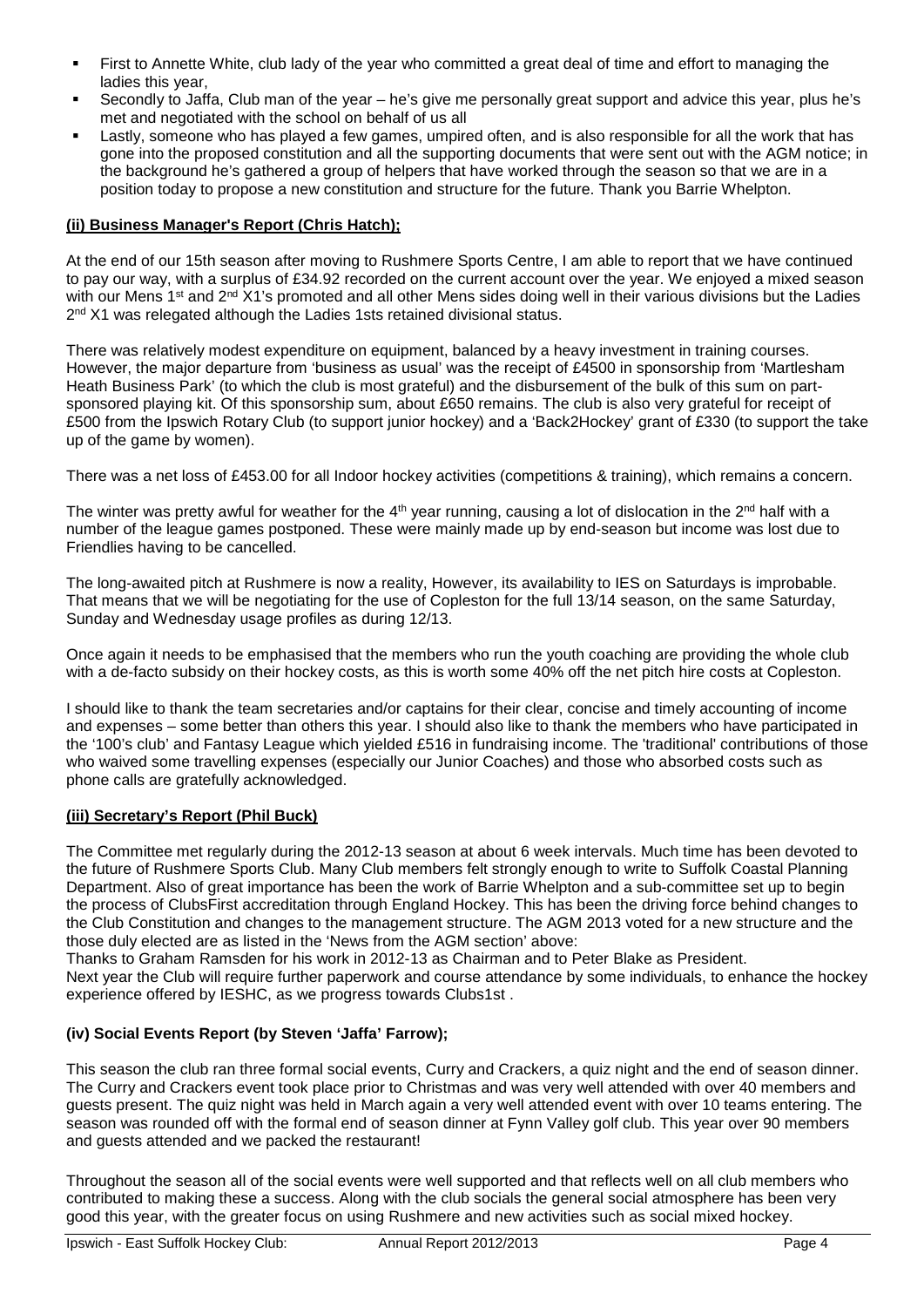Looking ahead to the next year we are planning to continue with the current format for socials but would be keen to include more into the calendar.

# *(vi) Umpires and Umpiring Report (Chris Hatch, as ULO);*

During the 2012/13 season, the Mens 1<sup>st</sup> X1 league games were umpired by SCHUA appointees when at home or Away in Suffolk and a mixture of Norfolk Pool and club umpires when away in Norfolk. IES is grateful for the pool appointees, especially as there was only one instance of the club having to provide to the Suffolk Pool. That said, our members, Dave Charles and Richard Pittaway gave priority to East Premier B umpiring (or occasionally Prem A) and the club met all possible Pool provision requirements (as mandated by the League Rules) on that basis. Accordingly, thanks are due to Dave and Richard for their commitment to umpiring at the higher levels.

It was a problem getting our current Level 1C 'candidate' umpires through the full qualification process although Richie Head was successful. Efforts are continuing to get several others to full L1 status. It's an essential aspect of the club's long term sustainability as quite simply we are unable to play and therefore dysfunctional without qualified umpires.

For the record, the following number of club Saturday games were umpired by each of our qualified umpires listed below:

Chris Hatch (35 games), Jerry Hindle (15), Barrie Whelpton (10), Graham Ramsden (10), Steve Thorpe (8), Ian Reed (6), John Oakley (6), Peter Blake (5), Richard Pittaway (5), Rob Sebborn (4), Anne Brown (3), Richie Head (3), Matt Oakley (2), Dave Charles (4), John Seabrook (1), Sam Oakley (1), Geoff Reed (1). All our currently listed L1 umpires on the East and Suffolk records retained their 'Active' status going into the 2013/14 season.

# **Review of the 2012/13 season – Squad reports:**

# **The Mens 1st X1 (Editor's report)**

This was a second successive championship-winning season for the Mens 1sts with a much-desired promotion back to East Div 1 level. Strong players joined the club and the coaching programme, lead by Geoff Reed, took the squad to another new level. The team remained unbeaten until promotion was assured and won  $4 - 1$  against  $2^{nd}$ -placed Bourne Deeping in February to assure the divisional title. Several players were injured or ill during the last month of the season and 2 defeats were recorded but this did not detract at all from a fine campaign. With much the same squad expected to form the 1<sup>st</sup> X1 in Division 1, it will be a tough challenge but one that the players can be confidently expected to rise to.

#### **Ladies 1st X1 (Sam Simpson)**

Success is not just about scoring goals or winning matches, though we all enjoy a top goal and the feel of a win. It's about the end result and learning from our experiences so that we keep improving.

The 2012/13 season for the Ladies 1st XI team was one which required us to preserve our league position. We had the benefit of a core number of dedicated players and everyone played at the top of their game. Snow and many cancelled and rearranged games lead to a lot more work for Julie Yorke, our Fixtures Secretary, but she made sure all the games were played. Annette White, our Ladies Manager, held the whole ladies section together by keeping us informed every step of the way. Thank you to Netty and we wish her well in her next chosen sport as she retires from playing hockey. Our Vice Captain, Ali Clements, was superb, she kept me together and gave tremendous support when I was captain on the day and took the lead in my absence. A strong positive approach to every game for a full 70 minutes and commitment to weekly training (a huge thank you to Tony Burch and Peter Elsom for running our weekly training sessions) has kept us in the NE Div 2 League. We achieved our goal. In 2013/14 we look forward to moving up the League table and securing the IES Ladies 1st team numbers.

#### **Mens 2nd X1 (Editor's report)**

The Mens 2nds under captain Peter Blake, met every target and expectation with a truly outstanding season in Div 4NE, winning promotion as champions and not losing a game until the very last one played. As with the 1<sup>st</sup> X1, injuries and illness took their toll on late season performance but not before success was assured. Arguably, a nonplayed game v Thetford should have been awarded  $5 - 0$  to IES rather than voided by the League, which would have resulted in the team being credited with 100 goals scored. The stand-out result was a 9 – 1 thrashing of Bury 2nds in September which really set the tone for a season of confident and dominate performances. Congratulations are due to all the regular players, of whom the club will especially miss university-bound David Stevens and Chris Pittaway, as the challenge of competing in Div 3NE gets underway.

#### **Ladies 2nd X1 (Editor's Report):**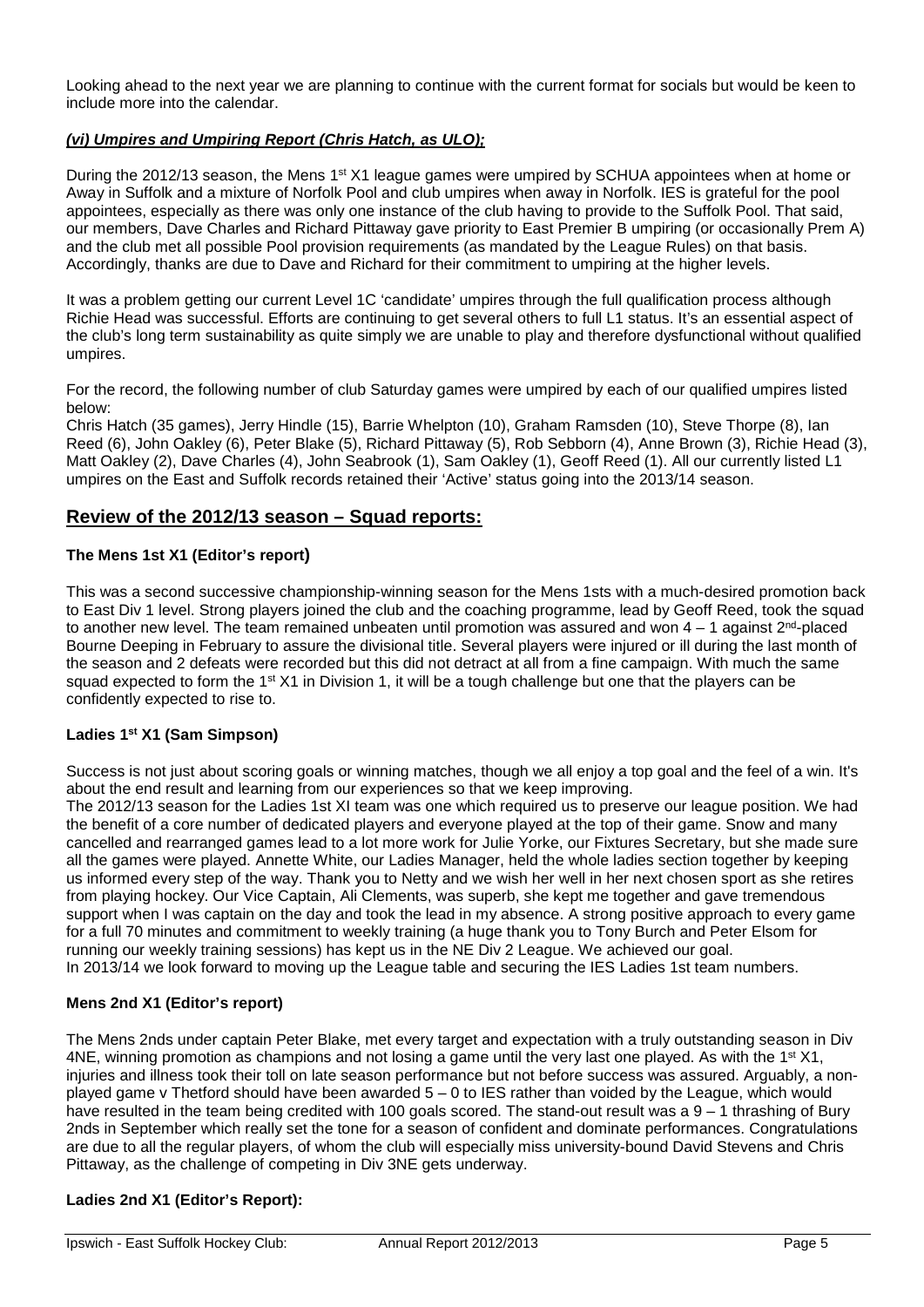There is no doubt that all the regular Ladies 2nds players enjoyed their season, despite results that were invariably adverse. The loss of strong players to the  $1<sup>st</sup> X1$  or to giving up hockey altogether meant that young and inexperienced players came into the team to fill the vacancies. The team spirit and sheer effort put in each week spoke volumes for the level of commitment which should stand us in good stead as the challenge of competing in Suffolk Ladies Division 1 gets underway. Thanks are due to Di Alexander for leading the team in the first part of the season and then to Lizzy Burch for stepping in later on.

# **Mens 3rd X1 (Peter Elsom)**

It was way back in 2012 during the close season and in Europe that two elder statesmen of the club and turned to the men's third team captain and said "just make sure you stay up" or words to that effect given that the team had gained promotion.

At best this was a master stroke of reverse psychology at worst it was a bit of an insult to suggest to the captain that "staying up" would be classed as a success.

The skipper would use these words on many occasion throughout the season in order to get the most out of his charges.

Those few privileged enough to be close to the skipper knew from the outset that the season was not about "consolidation" but was about progression and also aiming for a top two finish and whilst this was a tall order it was what the skipper wanted and expected his team to work for.

The teams within the league through up some interesting fixtures with a number of second and first teams in the league and the added excitement of playing our own second team.

The season started as many recent seasons have started with an away game and a loss in Norwich against a side that many predicted would be in the mix at the end of the season. There then followed 3 good games for the side scoring 19 goals in the process thus after four games everything was looking rosy 9 points from a possible 12 and a helthy goal difference to boot. Perhaps rather significantly and something that we did not realise at the time but 6<sup>th</sup> October 2012 was the last time we were to keep a clean sheet with the exception of course of the games conceded by the opposition.

A disappointing game away in The Dragons Den was followed by a nail biting victory at Sudbury and then the first concession of the season. Some people will "take a 5-0" victory but many would prefer to actually play and the skipper knows only too well that historically this team have always "struggled" a bit after not having a game. What then followed can only be described as Nasty November. Four games and four defeats and any hopes of challenging for a top two finish had vanished and all of a sudden after an encouraging start to life in Division 4 started to look far more daunting.

The skipper regrouped his squad and two further games before Christmas bought two further victories. After the Christmas break the weather did it's best to intervene and disrupt our fixtures which meant that two games were postponed before we entertained Norwich Dragons at home. Had we have played before this important game who knows what might have happened as it was Nowich left The Copleston Centre very relieved and perhaps slightly fortunate to have won the game narrowly 4-3.

This was the last time the side lost for the rest of the season and it was victories all the way with the exception of a "winning draw" against Bury played under lights late in the season and a "gutsy draw" against our own previously unbeaten second team.

So the season came to an end with the side finishing fourth in the league which is no mean feat and the side should go into their summer break with their heads held high and looking forward to next season where they should be aiming for promotion.

The side have been well supported and those that have played have revelled in the camaraderie that prevails in this side which is all very encouraging for the future and many thanks must go to The Fuhrer for creating these conditions.

Teams are not just built overnight and it is about getting the balance right. A very talented individual can be disruptive of a team performance and the skill is blending individual brilliance with the team ethos.

There is no doubt that the season in the main has been hugely enjoyable with some outstanding team and personal performances but I always look a bit deeper than the league table at the end of a season and ask could we have done even better?

Only those that have been part of the side can answer that question.

# **Mens 4th X1 (Richie Head)**

Well we had a great start to the season with a 5-1 win over Sudbury 3XI, unfortunately it was a friendly. Still it was a good game to shake out the cobwebs and set our hopes high going into the 5NE league. Our first league game gave us our first point with a 2-2 draw verses Harleston 6XI. Unfortunately the promise of a plethora players coming down to us did not materialize with injuries and the like, however we had a number of young players who all showed fantastic spirit and determination as did their more regular and experienced peers. We had a smaller core of regular players and this had an impact with the ability to play as a team with changes each week. This saw us through a small losing streak only curtailed by a draw with Harleston 7XI. We continued with a series of win lose and draw and have been dangerously close to the bottom a few times, although only just dipping into to the relegation zone.